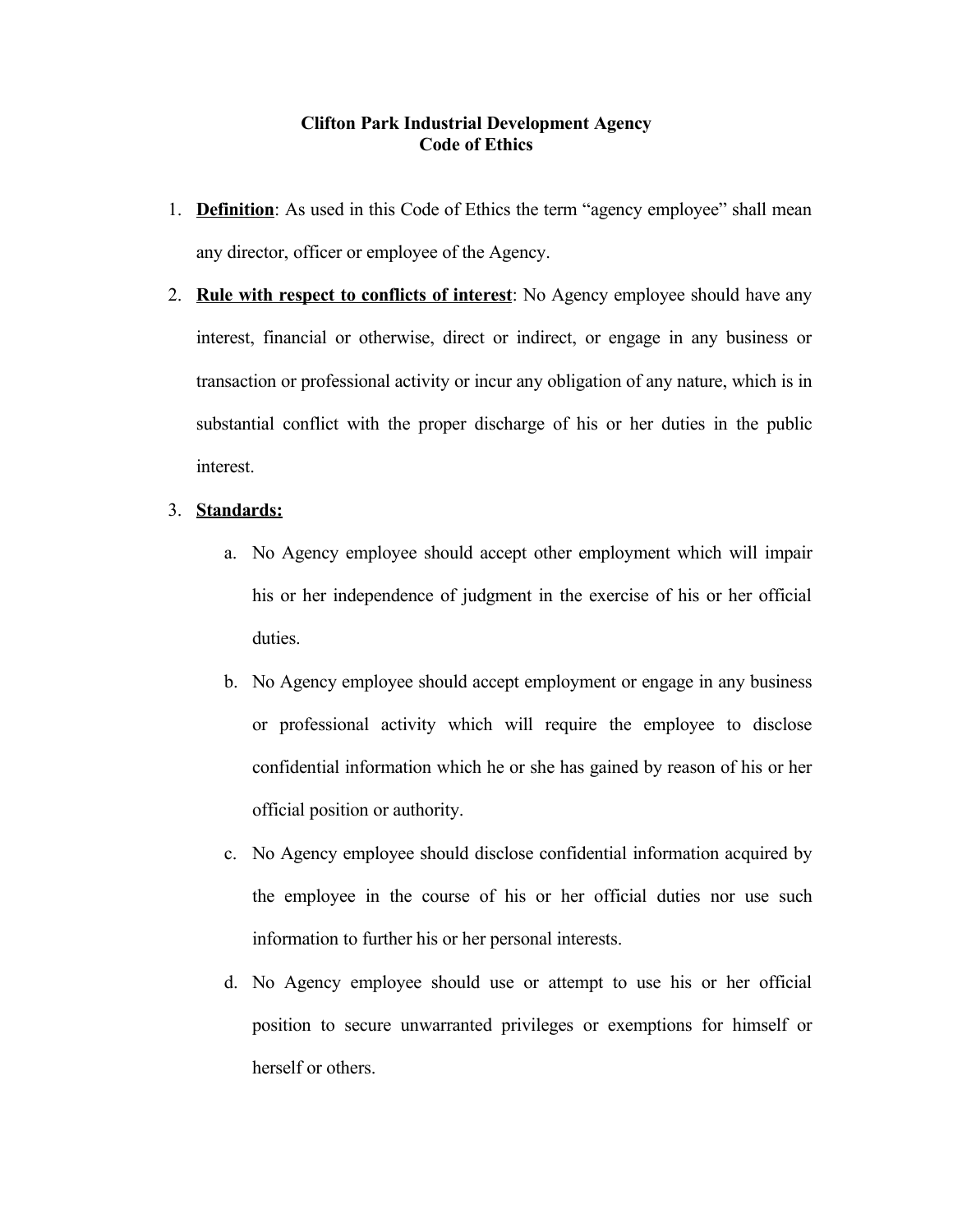- e. No Agency employee should engage in any transaction as representative or agent of the Agency with any business entity in which he or she has a direct or indirect financial interest that might reasonably tend to conflict with the proper discharge of his or her official duties.
- f. An Agency employee should not by his or her conduct give reasonable basis for the impression that any person can improperly influence such employee or unduly enjoy his or her favor in the performance of his or her official duties, or that he or she is affected by the kinship, rank, position or influence of any party or person.
- g. An Agency employee should abstain from making personal investments in enterprises which he or she has reason to believe may be directly involved in decisions to be made by the employee or which will otherwise create substantial conflict between his or her duty in the public interest and his or her private interest.
- h. An Agency employee should endeavor to pursue a course of conduct which will not raise suspicion among the public that he or she is likely to be engaged in acts that are in violation of his or her trust.
- i. No Agency employee employed on a full-time basis nor any firm or association of which such employee is a member nor corporation a substantial portion the stock of which is owned or controlled directly or indirectly by such employee, should sell goods or services to any person, firm, corporation or association which receive financial assistance from the Agency.